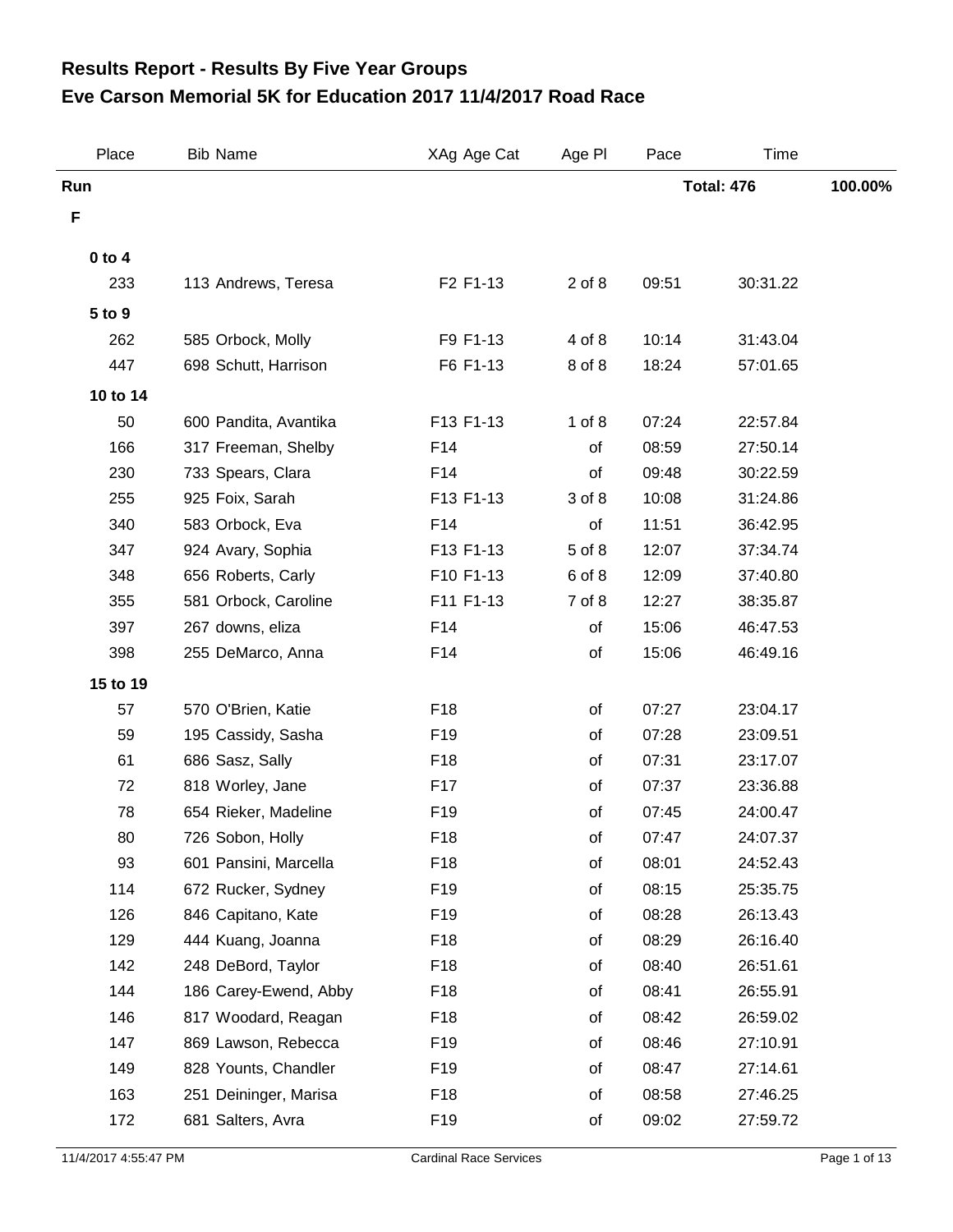| Place | <b>Bib Name</b>              | XAg Age Cat     | Age PI | Pace  | Time     |  |
|-------|------------------------------|-----------------|--------|-------|----------|--|
| 175   | 567 Norville, Kaylyn         | F <sub>19</sub> | of     | 09:04 | 28:06.95 |  |
| 180   | 750 Storey, Grace            | F <sub>19</sub> | of     | 09:07 | 28:16.64 |  |
| 182   | 131 Barth, Courtney          | F <sub>19</sub> | of     | 09:11 | 28:28.84 |  |
| 183   | 222 Collier, Forbes          | F <sub>18</sub> | of     | 09:13 | 28:33.37 |  |
| 187   | 635 Putze, Caroline          | F17             | of     | 09:14 | 28:38.49 |  |
| 188   | 499 McCraw, Dana             | F <sub>18</sub> | of     | 09:16 | 28:43.24 |  |
| 192   | 620 Pierce, Allie            | F <sub>19</sub> | of     | 09:18 | 28:49.88 |  |
| 193   | 200 Cherkez, Polina          | F <sub>19</sub> | of     | 09:18 | 28:49.92 |  |
| 203   | 188 Carpenter, Kayley        | F <sub>18</sub> | of     | 09:30 | 29:25.51 |  |
| 214   | 542 Morrison, St. Clair      | F <sub>19</sub> | of     | 09:39 | 29:55.71 |  |
| 215   | 625 Powell, Stacy            | F <sub>19</sub> | of     | 09:40 | 29:58.18 |  |
| 218   | 450 Lane, Bethany            | F <sub>19</sub> | of     | 09:41 | 30:00.86 |  |
| 223   | 525 Mihulka, Olivia          | F <sub>19</sub> | of     | 09:44 | 30:09.79 |  |
| 242   | 579 Onnink, Carly            | F <sub>19</sub> | of     | 10:00 | 30:58.77 |  |
| 243   | 437 Kloster, Katie           | F <sub>19</sub> | of     | 10:00 | 30:59.74 |  |
| 251   | 544 Motley, Hannah Rose      | F <sub>18</sub> | of     | 10:05 | 31:15.44 |  |
| 261   | 265 Dove, Hannah             | F <sub>19</sub> | of     | 10:14 | 31:42.78 |  |
| 266   | 760 Tomlin, Ruth             | F <sub>19</sub> | of     | 10:20 | 32:02.75 |  |
| 276   | 126 Barnard, Callie          | F <sub>18</sub> | of     | 10:29 | 32:30.91 |  |
| 277   | 432 King, Zoe                | F <sub>19</sub> | of     | 10:31 | 32:36.21 |  |
| 278   | 136 Becker, Liza             | F <sub>19</sub> | of     | 10:31 | 32:36.43 |  |
| 279   | 797 Wieler, Grace            | F <sub>19</sub> | of     | 10:31 | 32:37.55 |  |
| 287   | 235 Covington, Anna          | F <sub>18</sub> | of     | 10:42 | 33:08.75 |  |
| 288   | 448 Lagaly, MaKenna          | F <sub>18</sub> | of     | 10:42 | 33:10.91 |  |
| 289   | 323 Garner, Mallory          | F <sub>18</sub> | of     | 10:42 | 33:11.21 |  |
| 294   | 339 Gornto, Lauren           | F <sub>18</sub> | of     | 10:46 | 33:23.85 |  |
| 300   | 370 Hawk, Coley              | F18             | of     | 10:57 | 33:55.72 |  |
| 305   | 496 McCarthy, Kelly          | F19             | of     | 11:05 | 34:20.47 |  |
| 314   | 729 sorenson, claire         | F <sub>18</sub> | of     | 11:15 | 34:52.77 |  |
| 318   | 392 Humphreys, Lauren-Taylor | F <sub>18</sub> | of     | 11:21 | 35:09.83 |  |
| 319   | 742 Steen, Hannah            | F <sub>19</sub> | of     | 11:21 | 35:10.07 |  |
| 320   | 183 Cairns, Adelaide         | F18             | of     | 11:21 | 35:11.82 |  |
| 322   | 376 High, Julia              | F <sub>18</sub> | of     | 11:23 | 35:15.81 |  |
| 333   | 351 Guillebeau, Olivia       | F <sub>18</sub> | of     | 11:40 | 36:11.35 |  |
| 334   | 503 McDonnell, Elizabeth     | F <sub>18</sub> | of     | 11:41 | 36:11.67 |  |
| 337   | 693 Schlachter, Erin         | F16             | of     | 11:42 | 36:16.26 |  |
| 349   | 571 O'Brien, Makenzie        | F <sub>18</sub> | of     | 12:12 | 37:50.31 |  |
| 350   | 361 Hanby, Mackenzie         | F <sub>18</sub> | of     | 12:12 | 37:50.56 |  |
| 357   | 385 Horn, Katie              | F <sub>18</sub> | of     | 12:31 | 38:48.14 |  |
| 358   | 398 Ilyasova, Anna           | F <sub>18</sub> | of     | 12:32 | 38:50.10 |  |
| 370   | 580 Opper, Claudia           | F <sub>18</sub> | of     | 12:40 | 39:14.91 |  |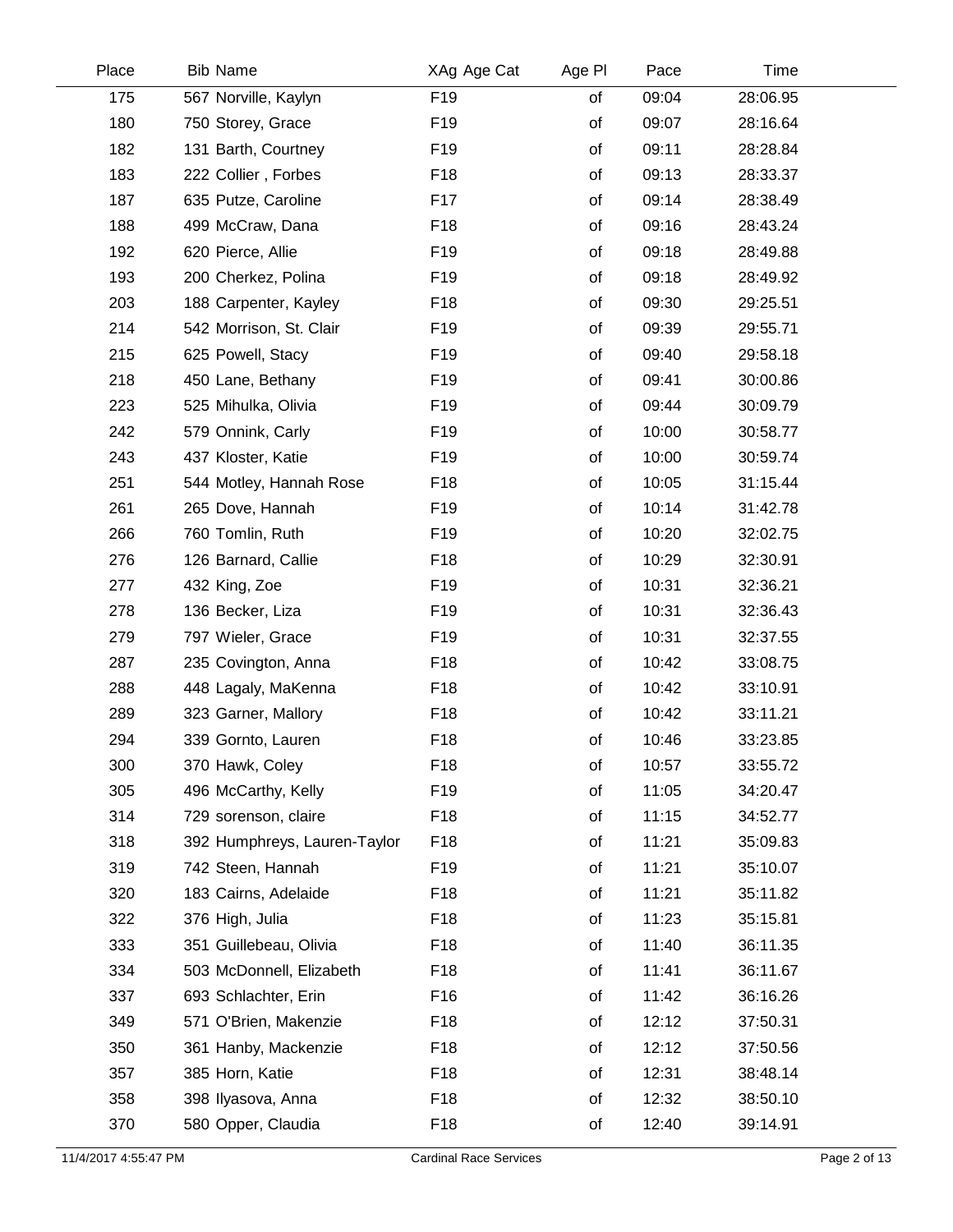| Place    | <b>Bib Name</b>          | XAg Age Cat     | Age PI | Pace  | Time        |  |
|----------|--------------------------|-----------------|--------|-------|-------------|--|
| 379      | 677 Russler, Lizzie      | F <sub>19</sub> | of     | 13:11 | 40:51.23    |  |
| 380      | 522 Meise, Ashley        | F <sub>19</sub> | of     | 13:11 | 40:51.43    |  |
| 382      | 298 Erfani, Ava          | F <sub>19</sub> | of     | 13:26 | 41:38.96    |  |
| 388      | 161 Bright, Olivia       | F18             | of     | 14:24 | 44:38.21    |  |
| 389      | 216 Cobos, Christina     | F <sub>18</sub> | of     | 14:24 | 44:38.48    |  |
| 410      | 811 Wirtz, Charlotte     | F <sub>18</sub> | of     | 16:37 | 51:31.95    |  |
| 411      | 201 Chesson, Anna        | F <sub>19</sub> | of     | 16:38 | 51:32.32    |  |
| 412      | 329 Gelleny, Heather     | F <sub>18</sub> | of     | 16:38 | 51:32.63    |  |
| 415      | 202 Childrey, Katie      | F <sub>19</sub> | of     | 16:39 | 51:36.78    |  |
| 417      | 848 Chadwick, Alexandria | F18             | of     | 16:50 | 52:11.46    |  |
| 418      | 568 Oake, Kristen        | F <sub>18</sub> | of     | 16:50 | 52:11.50    |  |
| 420      | 211 clarke, emma         | F <sub>19</sub> | of     | 17:06 | 52:59.95    |  |
| 425      | 207 Clark, Olivia        | F <sub>19</sub> | of     | 17:12 | 53:18.06    |  |
| 430      | 488 Mann, Katie          | F <sub>19</sub> | of     | 17:56 | 55:34.78    |  |
| 434      | 779 Walters, Mackenzie   | F <sub>15</sub> | of     | 18:06 | 56:06.73    |  |
| 463      | 328 Gattis, Meg          | F16             | of     | 19:09 | 59:21.77    |  |
| 465      | 117 Ashley, Claire       | F <sub>19</sub> | of     | 19:30 | 01:00:26.22 |  |
| 20 to 24 |                          |                 |        |       |             |  |
| 27       | 651 Reiss, Bella         | F21             | of     | 06:55 | 21:27.45    |  |
| 35       | 745 Stockton, Elizabeth  | F <sub>20</sub> | of     | 07:05 | 21:57.83    |  |
| 37       | 269 Drysdale, Claire     | F <sub>21</sub> | of     | 07:08 | 22:07.55    |  |
| 71       | 539 Morgan, Sarah        | F21             | of     | 07:37 | 23:36.44    |  |
| 79       | 594 Overdahl, Kirsten    | F <sub>24</sub> | of     | 07:47 | 24:06.24    |  |
| 89       | 334 Girmay, Adina        | F <sub>20</sub> | of     | 07:56 | 24:35.30    |  |
| 94       | 336 Goldstein, Elianna   | F <sub>20</sub> | of     | 08:02 | 24:54.38    |  |
| 98       | 103 Albanese, Katherine  | F <sub>24</sub> | of     | 08:06 | 25:06.44    |  |
| 104      | 837 Boutwell, Molly      | F <sub>22</sub> | of     | 08:10 | 25:17.95    |  |
| 112      | 757 Taylor, Ashlee       | F <sub>20</sub> | of     | 08:15 | 25:35.36    |  |
| 115      | 722 Smith, Mary          | F <sub>21</sub> | of     | 08:16 | 25:36.50    |  |
| 121      | 671 Royston, Catherine   | F <sub>21</sub> | of     | 08:22 | 25:54.89    |  |
| 122      | 717 Skinner, Kasey       | F <sub>23</sub> | of     | 08:23 | 26:00.64    |  |
| 135      | 816 Wood, Maddie         | F <sub>21</sub> | of     | 08:34 | 26:34.03    |  |
| 136      | 864 Bard, Ali            | F <sub>21</sub> | of     | 08:34 | 26:34.45    |  |
| 138      | 605 Parker, Brynlee      | F <sub>21</sub> | of     | 08:36 | 26:41.10    |  |
| 139      | 844 Shenker-tauris, Nina | F <sub>21</sub> | of     | 08:40 | 26:50.71    |  |
| 140      | 845 Parker, Rachel       | F <sub>20</sub> | of     | 08:40 | 26:50.98    |  |
| 141      | 855 Berry, Elizabeth     | F <sub>20</sub> | of     | 08:40 | 26:51.28    |  |
| 150      | 423 Kelley, Anna         | F <sub>20</sub> | of     | 08:48 | 27:15.44    |  |
| 156      | 856 Morgan, Camille      | F <sub>24</sub> | of     | 08:49 | 27:21.17    |  |
| 164      | 808 Winfree, Jessie      | F <sub>21</sub> | of     | 08:58 | 27:47.86    |  |
| 167      | 640 Quillin, Allyson     | F <sub>21</sub> | of     | 09:00 | 27:53.45    |  |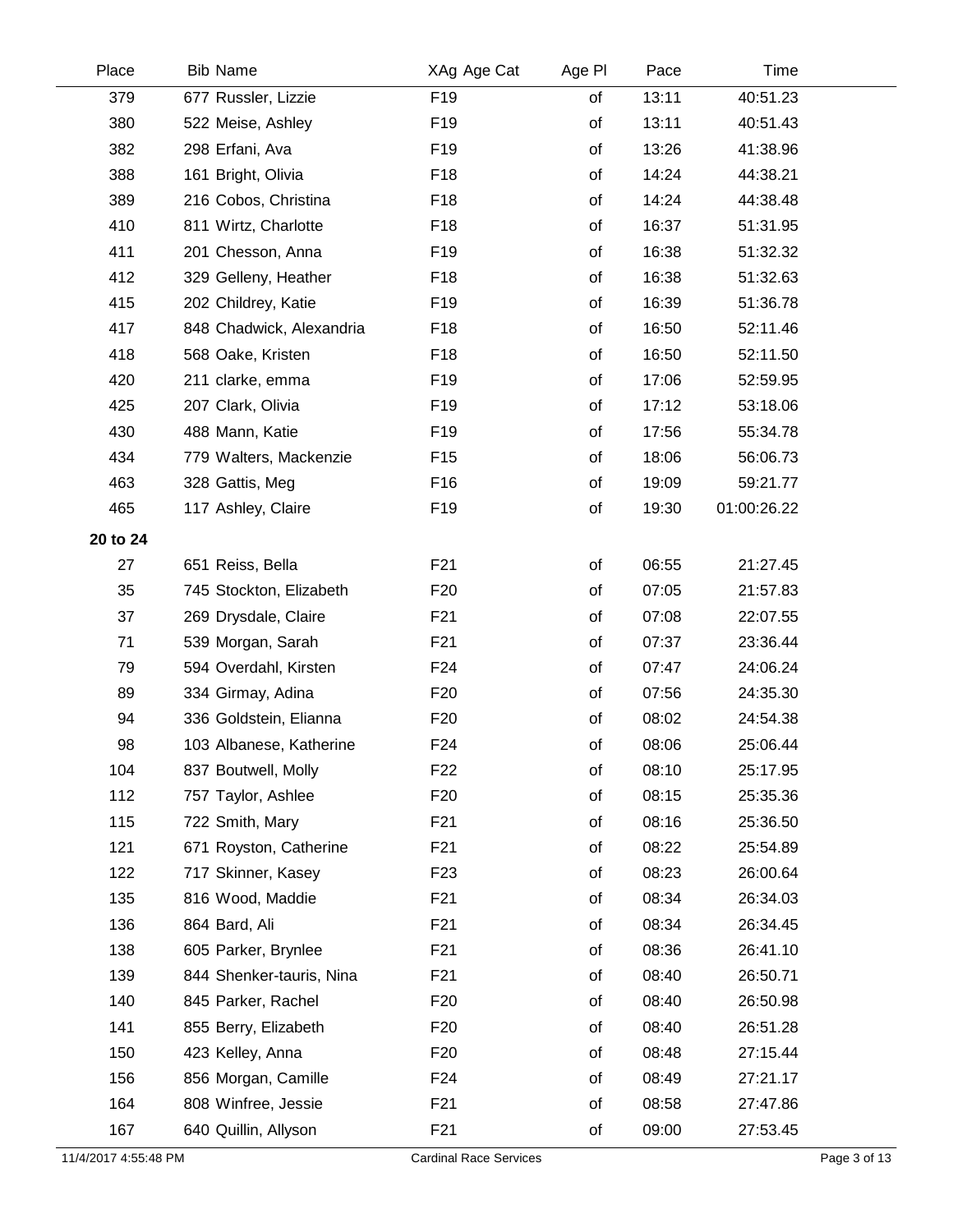| Place | <b>Bib Name</b>             | XAg Age Cat     | Age PI | Pace  | Time     |  |
|-------|-----------------------------|-----------------|--------|-------|----------|--|
| 189   | 281 Eaves, Lauren           | F <sub>21</sub> | of     | 09:16 | 28:44.43 |  |
| 190   | 105 Alkoutami, Sandy        | F <sub>20</sub> | of     | 09:16 | 28:44.95 |  |
| 199   | 228 Conrad, Caroline        | F <sub>22</sub> | of     | 09:24 | 29:07.34 |  |
| 204   | 173 Burkhart, Veronica      | F <sub>21</sub> | of     | 09:30 | 29:26.76 |  |
| 208   | 599 Pan, Jenny              | F <sub>20</sub> | of     | 09:33 | 29:36.93 |  |
| 213   | 165 Brown, Ariel            | F <sub>22</sub> | of     | 09:38 | 29:50.71 |  |
| 221   | 463 Lempp, Rachel           | F <sub>21</sub> | of     | 09:43 | 30:06.47 |  |
| 224   | 443 Kruse, Miranda          | F <sub>22</sub> | of     | 09:44 | 30:10.04 |  |
| 229   | 769 Veermachaneni, Thara    | F <sub>20</sub> | of     | 09:46 | 30:17.41 |  |
| 237   | 810 Wintringham, Jennifer   | F <sub>24</sub> | of     | 09:57 | 30:51.74 |  |
| 239   | 256 Deng, Holly             | F <sub>22</sub> | of     | 09:58 | 30:52.89 |  |
| 241   | 290 Ellignton, Meredith     | F <sub>24</sub> | of     | 09:58 | 30:53.03 |  |
| 246   | 199 Cheney, Catherine       | F <sub>23</sub> | of     | 10:03 | 31:10.40 |  |
| 247   | 345 green, hannah           | F <sub>21</sub> | of     | 10:04 | 31:11.23 |  |
| 249   | 682 Samuelson, Ashley       | F <sub>20</sub> | of     | 10:05 | 31:14.57 |  |
| 250   | 727 Sokolovic, Casey        | F <sub>20</sub> | of     | 10:05 | 31:14.78 |  |
| 252   | 224 Colloredo-Mansfeld, Mia | F <sub>20</sub> | of     | 10:05 | 31:15.57 |  |
| 259   | 865 Parker, Emily           | F <sub>20</sub> | of     | 10:12 | 31:37.53 |  |
| 269   | 316 Frantz, Hannah          | F <sub>22</sub> | of     | 10:23 | 32:12.05 |  |
| 271   | 631 Priola, Peyton          | F <sub>21</sub> | of     | 10:24 | 32:13.48 |  |
| 274   | 692 Schlachter, Courtney    | F <sub>21</sub> | of     | 10:28 | 32:26.50 |  |
| 280   | 524 Migden, Andie           | F <sub>21</sub> | of     | 10:36 | 32:51.15 |  |
| 281   | 634 Putnam, Savannah        | F <sub>20</sub> | of     | 10:37 | 32:54.46 |  |
| 282   | 529 Mistele, Carolyn        | F <sub>21</sub> | of     | 10:37 | 32:55.24 |  |
| 284   | 725 Smith, Sarah            | F <sub>20</sub> | of     | 10:38 | 32:58.68 |  |
| 285   | 530 Mitchell, Sydney        | F <sub>20</sub> | of     | 10:40 | 33:03.30 |  |
| 286   | 475 Loudermelk, Shana       | F <sub>20</sub> | of     | 10:40 | 33:03.61 |  |
| 290   | 709 Shriver, Caroline       | F <sub>20</sub> | of     | 10:44 | 33:15.03 |  |
| 297   | 219 Cockram, Rebekah        | F <sub>21</sub> | of     | 10:54 | 33:46.10 |  |
| 298   | 375 Hewett, Carson          | F <sub>22</sub> | of     | 10:54 | 33:48.09 |  |
| 299   | 245 Davis, Claire           | F <sub>21</sub> | οf     | 10:56 | 33:53.75 |  |
| 302   | 624 Pontrelli, Maddie       | F <sub>21</sub> | of     | 10:58 | 33:58.46 |  |
| 304   | 341 Gragg, Christian        | F <sub>21</sub> | of     | 11:04 | 34:18.27 |  |
| 307   | 239 Currie, Amelia          | F <sub>22</sub> | of     | 11:08 | 34:29.60 |  |
| 312   | 701 Schwartz, Lily          | F <sub>20</sub> | of     | 11:13 | 34:46.16 |  |
| 323   | 611 Patil, Sunaina          | F <sub>20</sub> | of     | 11:23 | 35:16.07 |  |
| 328   | 691 Scherer, Elissa         | F <sub>20</sub> | of     | 11:28 | 35:33.18 |  |
| 346   | 700 Schwartz, Kelli         | F <sub>23</sub> | of     | 12:06 | 37:31.41 |  |
| 351   | 776 Walker, Rachel          | F <sub>20</sub> | of     | 12:20 | 38:13.74 |  |
| 356   | 442 Krupnick, Katie         | F <sub>20</sub> | of     | 12:29 | 38:40.88 |  |
| 366   | 533 Moffitt, LeeAnn         | F <sub>22</sub> | of     | 12:37 | 39:07.69 |  |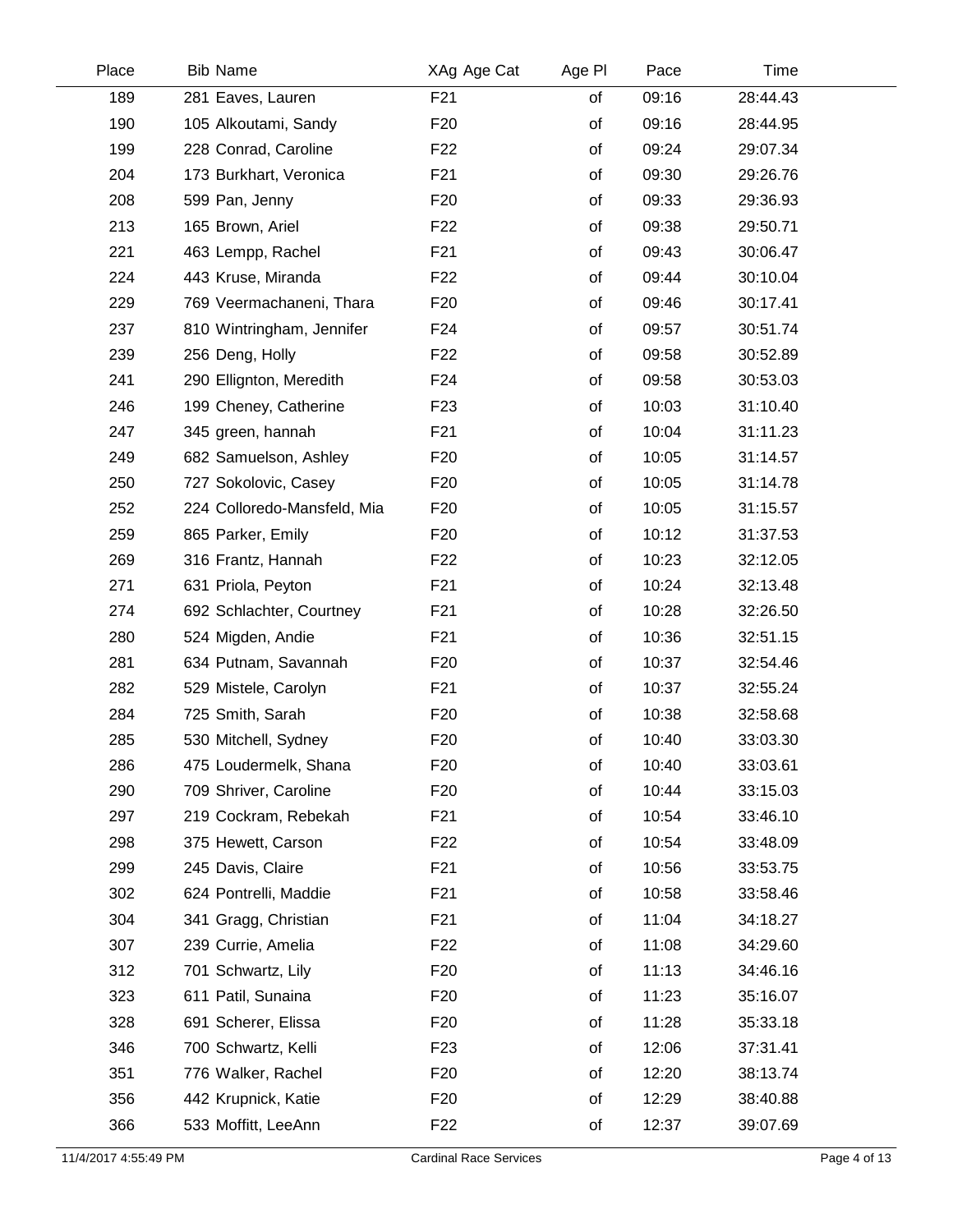| Place    | <b>Bib Name</b>          | XAg Age Cat     | Age PI | Pace  | Time        |  |
|----------|--------------------------|-----------------|--------|-------|-------------|--|
| 368      | 260 Dillard, Lillian     | F21             | of     | 12:38 | 39:09.64    |  |
| 376      | 685 Santanam, Smitha     | F21             | of     | 13:05 | 40:32.48    |  |
| 377      | 184 Calloway, Rachel     | F21             | of     | 13:05 | 40:33.55    |  |
| 378      | 388 Huben, Amanda        | F <sub>21</sub> | of     | 13:05 | 40:33.96    |  |
| 381      | 301 Feller, Zuzu         | F <sub>20</sub> | of     | 13:12 | 40:54.41    |  |
| 401      | 697 Schneider, Sarah     | F <sub>21</sub> | of     | 15:08 | 46:56.33    |  |
| 402      | 659 Robertson, Anna Beth | F <sub>21</sub> | of     | 15:09 | 46:58.24    |  |
| 403      | 804 Williams, Rhiannon   | F <sub>21</sub> | of     | 15:25 | 47:48.90    |  |
| 413      | 476 Lovelace, Lyndsay    | F <sub>21</sub> | of     | 16:38 | 51:34.90    |  |
| 414      | 504 McDougal, Haley      | F <sub>21</sub> | of     | 16:39 | 51:35.43    |  |
| 419      | 764 Trupiano, Nikki      | F <sub>21</sub> | of     | 16:57 | 52:33.87    |  |
| 422      | 277 Dunn, Morgan         | F <sub>21</sub> | of     | 17:07 | 53:03.24    |  |
| 423      | 368 Hartley, Logan       | F <sub>21</sub> | of     | 17:07 | 53:04.77    |  |
| 429      | 177 Burrus, Wynn         | F <sub>20</sub> | of     | 17:54 | 55:30.84    |  |
| 432      | 878 Del Vecchio, Xavier  | F <sub>23</sub> | of     | 17:56 | 55:36.95    |  |
| 438      | 556 Neal, Elizabeth      | F <sub>23</sub> | of     | 18:07 | 56:08.66    |  |
| 457      | 666 Roethling, Meredith  | F <sub>21</sub> | of     | 18:48 | 58:17.48    |  |
| 468      | 481 MacMillan, Dory      | F <sub>23</sub> | of     | 19:45 | 01:01:14.49 |  |
| 473      | 557 Needell, Abby        | F <sub>21</sub> | of     | 21:04 | 01:05:18.96 |  |
| 25 to 29 |                          |                 |        |       |             |  |
| 92       | 743 Stephan, Ella        | F <sub>27</sub> | of     | 07:59 | 24:43.65    |  |
| 95       | 576 O'Neil, Liz          | F <sub>26</sub> | of     | 08:02 | 24:55.61    |  |
| 109      | 506 McEwan, Sasha        | F <sub>26</sub> | of     | 08:12 | 25:23.78    |  |
| 110      | 111 Anderson, Margaret   | F <sub>26</sub> | of     | 08:12 | 25:24.47    |  |
| 123      | 194 Carter, Callie       | F <sub>29</sub> | of     | 08:24 | 26:02.48    |  |
| 125      | 741 Stanford, Katie      | F <sub>26</sub> | of     | 08:27 | 26:12.18    |  |
| 155      | 863 Topazian, Hillary    | F <sub>27</sub> | of     | 08:49 | 27:21.15    |  |
| 162      | 429 Kim, Michelle        | F <sub>25</sub> | of     | 08:57 | 27:44.77    |  |
| 209      | 728 Song, Angie          | F <sub>25</sub> | of     | 09:34 | 29:39.86    |  |
| 211      | 549 Murchison, Gracie    | F <sub>28</sub> | of     | 09:36 | 29:47.12    |  |
| 212      | 550 Murchison, Meredith  | F <sub>26</sub> | of     | 09:37 | 29:47.36    |  |
| 228      | 427 Kiley, Annie         | F <sub>29</sub> | of     | 09:45 | 30:13.49    |  |
| 238      | 410 Johnson, Meagan      | F <sub>26</sub> | of     | 09:57 | 30:52.07    |  |
| 264      | 416 Jost-Creegan, Kelsey | F <sub>26</sub> | of     | 10:16 | 31:50.64    |  |
| 336      | 603 Park, Grace          | F <sub>27</sub> | of     | 11:41 | 36:13.93    |  |
| 345      | 642 Quinn, Sarah         | F <sub>26</sub> | of     | 12:06 | 37:29.70    |  |
| 364      | 159 Brendel, Abby        | F <sub>28</sub> | οf     | 12:37 | 39:06.24    |  |
| 392      | 383 Holmes, Paige        | F <sub>26</sub> | of     | 14:48 | 45:51.58    |  |
| 405      | 372 Henderson, Emily     | F <sub>26</sub> | of     | 15:53 | 49:15.59    |  |
|          |                          |                 |        |       |             |  |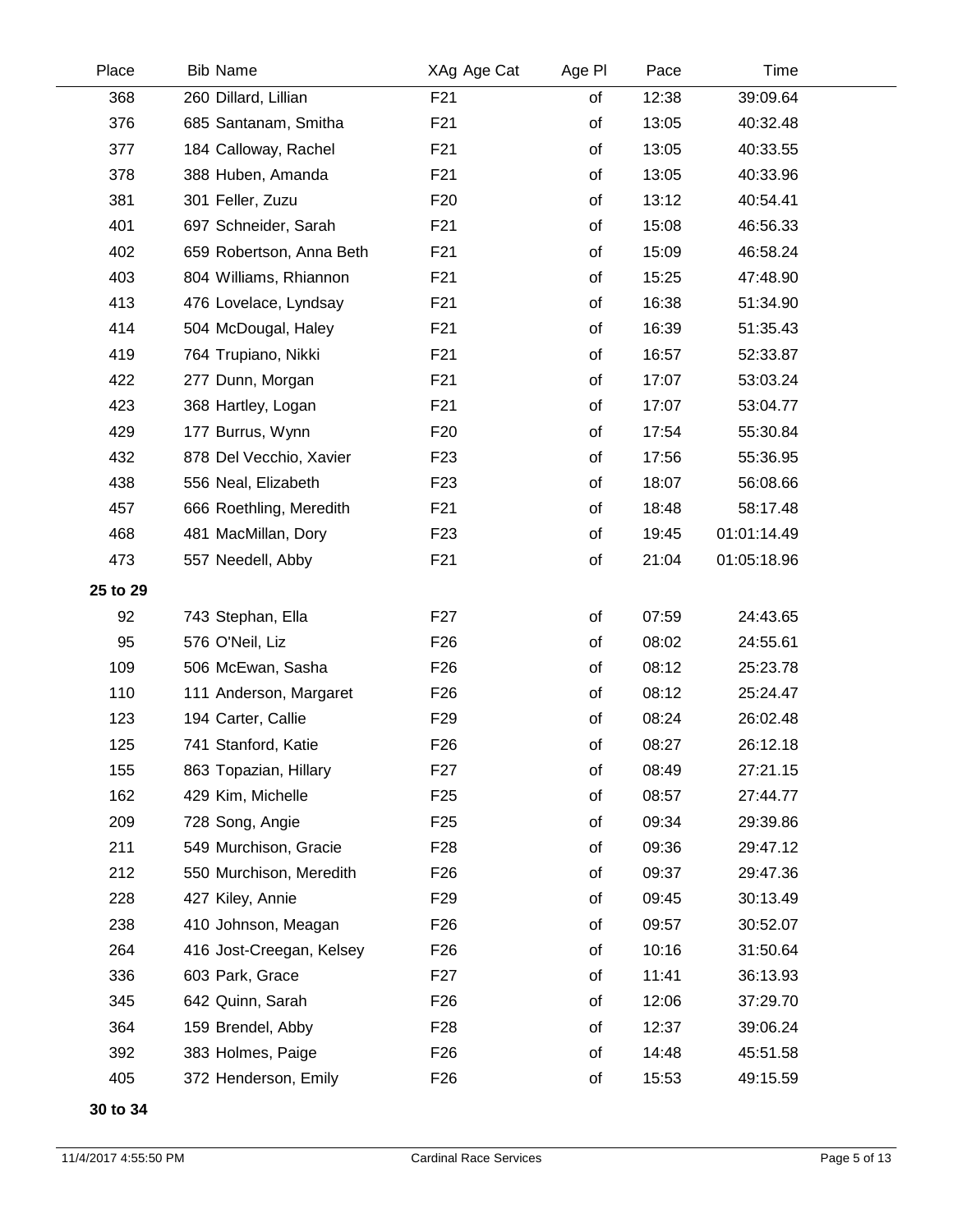| Place    | <b>Bib Name</b>         | XAg Age Cat | Age PI | Pace  | Time     |  |
|----------|-------------------------|-------------|--------|-------|----------|--|
| 171      | 124 BARBER, SANDY       | F31         | of     | 09:01 | 27:57.50 |  |
| 197      | 512 McHale, Kimberly    | F32         | of     | 09:20 | 28:57.27 |  |
| 216      | 426 Kent, Karman        | F32         | οf     | 09:40 | 29:58.43 |  |
| 257      | 433 Kintner, Alli       | F32         | of     | 10:09 | 31:27.15 |  |
| 291      | 688 Scarboro, Elizabeth | F32         | of     | 10:45 | 33:18.82 |  |
| 308      | 478 Lyoo, Young         | F30         | of     | 11:10 | 34:36.90 |  |
| 450      | 794 Whitaker, Becky     | F30         | of     | 18:38 | 57:45.68 |  |
| 460      | 461 Lemming, Tracey     | F34         | of     | 19:05 | 59:10.78 |  |
| 461      | 340 Goss, Samantha      | F31         | of     | 19:07 | 59:14.62 |  |
| 462      | 163 brooks, Rachael     | F31         | of     | 19:07 | 59:14.76 |  |
| 35 to 39 |                         |             |        |       |          |  |
| 84       | 674 Ruff, Sarah         | F38         | of     | 07:51 | 24:21.15 |  |
| 263      | 801 Willbrand, Lisa     | F39         | of     | 10:15 | 31:46.33 |  |
| 265      | 279 Duryea, Cara        | F36         | of     | 10:20 | 32:00.77 |  |
| 306      | 347 Greer, Amanda       | F39         | of     | 11:05 | 34:20.59 |  |
| 321      | 554 Mustard, Melissa    | F38         | of     | 11:22 | 35:15.00 |  |
| 394      | 379 Hipps, Anna         | F39         | of     | 14:56 | 46:18.48 |  |
| 400      | 871 Lloyd, Adrienne     | F37         | of     | 15:08 | 46:53.28 |  |
| 436      | 208 Clark, Tina         | F39         | of     | 18:06 | 56:07.98 |  |
| 448      | 772 Vrana, Erica        | F38         | of     | 18:24 | 57:02.64 |  |
| 449      | 280 Eason, Kimberly     | F36         | of     | 18:33 | 57:31.25 |  |
| 40 to 44 |                         |             |        |       |          |  |
| 17       | 534 Monaco, Julie       | F44         | of     | 06:43 | 20:49.62 |  |
| 154      | 169 Bullett, J. Kala    | F41         | of     | 08:49 | 27:18.69 |  |
| 435      | 777 Walters, Jennifer   | F44         | of     | 18:06 | 56:06.80 |  |
| 445      | 774 Vrana, Maleka       | F40         | of     | 18:23 | 57:00.27 |  |
| 45 to 49 |                         |             |        |       |          |  |
| 113      | 809 Winslow, Bristol    | F49         | of     | 08:15 | 25:35.53 |  |
| 173      | 517 McLeod, Erin        | F45         | of     | 09:02 | 28:00.81 |  |
| 267      | 287 Ehlers, Sarah       | F47         | of     | 10:21 | 32:03.58 |  |
| 268      | 320 Furrie, Trisha      | F46         | οf     | 10:23 | 32:10.34 |  |
| 283      | 858 Usinger, Deborah    | F48         | of     | 10:38 | 32:57.27 |  |
| 293      | 115 Asaro, Katherine    | F45         | of     | 10:46 | 33:21.97 |  |
| 295      | 292 Engle, Michelle     | F45         | οf     | 10:47 | 33:26.72 |  |
| 315      | 730 Sorenson, Kathy     | F47         | of     | 11:15 | 34:52.98 |  |
| 317      | 607 Parker, Tina        | F49         | of     | 11:19 | 35:03.97 |  |
| 326      | 363 Hannum, Sheri       | F49         | of     | 11:27 | 35:31.21 |  |
| 329      | 660 Robertson, Kim      | F49         | οf     | 11:28 | 35:33.42 |  |
| 339      | 451 lanter, Cathy Jo    | F47         | οf     | 11:48 | 36:36.04 |  |
| 354      | 584 Orbock, Jessica     | F46         | of     | 12:27 | 38:35.30 |  |
|          |                         |             |        |       |          |  |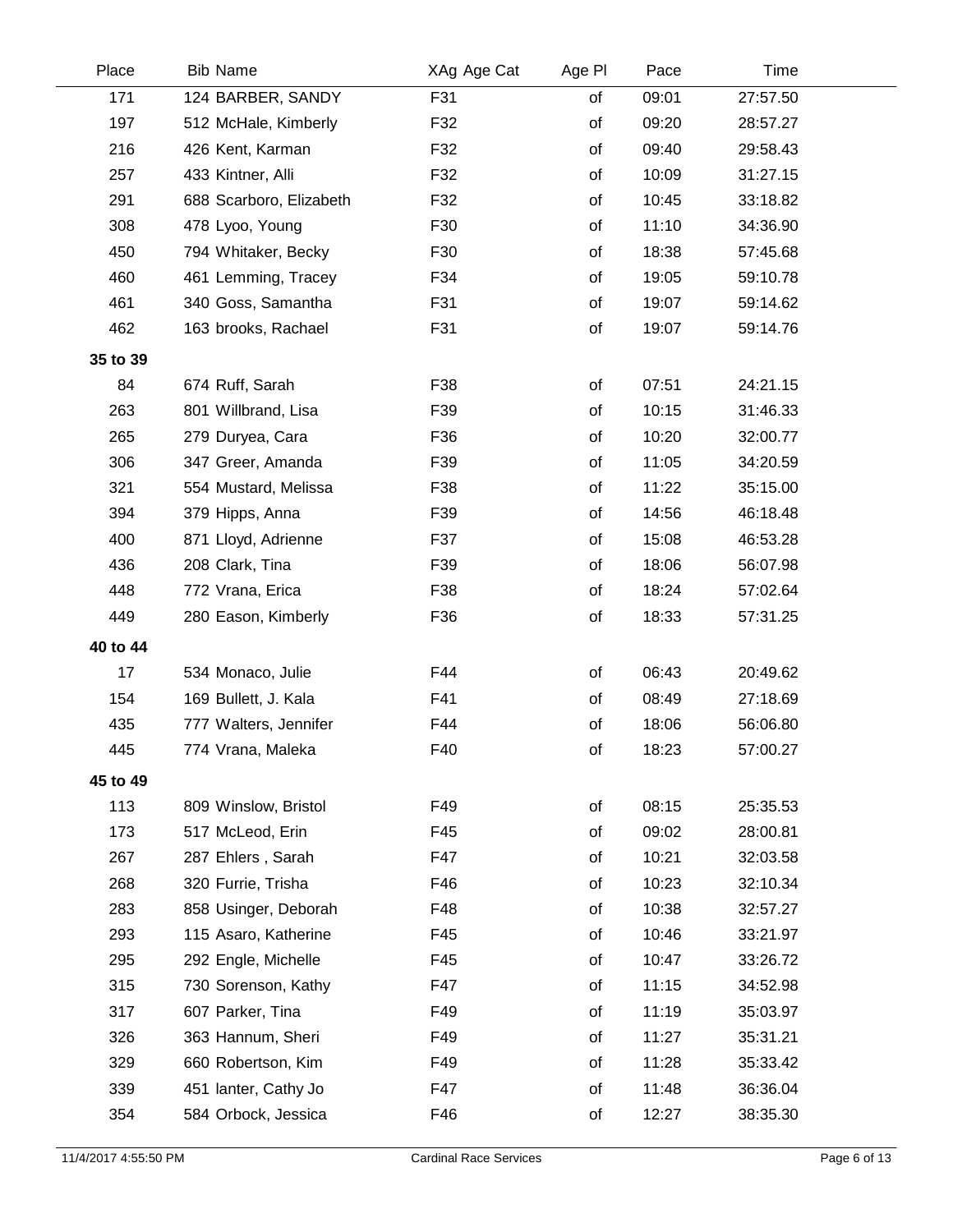| Place    | <b>Bib Name</b>               | XAg Age Cat | Age PI   | Pace  | Time        |  |
|----------|-------------------------------|-------------|----------|-------|-------------|--|
| 408      | 800 Wieler, Laurie            | F45         | of       | 15:55 | 49:20.30    |  |
| 409      | 663 Robinson, Mona            | F46         | of       | 16:32 | 51:15.23    |  |
| 426      | 212 Clarke, Sara              | F48         | of       | 17:19 | 53:40.62    |  |
| 444      | 537 Montjoy, Kristen          | F47         | of       | 18:13 | 56:27.75    |  |
| 451      | 408 Johnson, Liz              | F47         | of       | 18:38 | 57:46.60    |  |
| 452      | 143 Bledsoe, Nancy            | F46         | of       | 18:38 | 57:47.11    |  |
| 475      | 732 Spears, Beckie            | F45         | of       | 21:14 | 01:05:48.56 |  |
| 50 to 54 |                               |             |          |       |             |  |
| 82       | 359 Hamel, Kari               | F50 F50-99  | 1 of 41  | 07:48 | 24:11.58    |  |
| 86       | 826 Yates, Julie              | F51 F50-99  | 2 of 41  | 07:53 | 24:25.00    |  |
| 108      | 223 Colloredo-Mansfeld, Chesc | F53 F50-99  | 3 of 41  | 08:11 | 25:21.29    |  |
| 152      | 352 Gunter, Laura             | F52 F50-99  | 5 of 41  | 08:48 | 27:18.00    |  |
| 184      | 168 Bruno, Elizabeth          | F52 F50-99  | 10 of 41 | 09:13 | 28:35.37    |  |
| 226      | 289 Eisenbeis, Robin          | F52 F50-99  | 11 of 41 | 09:45 | 30:12.03    |  |
| 353      | 675 Rumberger, Brigitta       | F52 F50-99  | 22 of 41 | 12:26 | 38:33.78    |  |
| 365      | 657 Roberts, Shannon          | F54 F50-99  | 23 of 41 | 12:37 | 39:06.70    |  |
| 404      | 139 Benson, Paula             | F51 F50-99  | 30 of 41 | 15:49 | 49:00.61    |  |
| 416      | 795 Whitener, Beth            | F52 F50-99  | 32 of 41 | 16:41 | 51:44.26    |  |
| 458      | 325 Gattis, Dana              | F50 F50-99  | 37 of 41 | 19:05 | 59:08.56    |  |
| 470      | 369 Hawk, Alicia              | F50 F50-99  | 39 of 41 | 20:15 | 01:02:46.53 |  |
| 55 to 59 |                               |             |          |       |             |  |
| 157      | 590 Ostrowski, Connie         | F56 F50-99  | 7 of 41  | 08:50 | 27:23.10    |  |
| 170      | 768 Vanderford, Teresa        | F57 F50-99  | 9 of 41  | 09:01 | 27:56.54    |  |
| 273      | 853 Vimmerstedt, Margaret     | F59 F50-99  | 13 of 41 | 10:28 | 32:25.37    |  |
| 292      | 711 Shriver, Cyndie           | F58 F50-99  | 14 of 41 | 10:45 | 33:18.82    |  |
| 303      | 766 Van Horne, Linda          | F58 F50-99  | 15 of 41 | 11:00 | 34:06.81    |  |
| 342      | 641 Quinn, Pam                | F55 F50-99  | 20 of 41 | 11:59 | 37:10.41    |  |
| 352      | 652 Rempel, Rachel            | F56 F50-99  | 21 of 41 | 12:26 | 38:33.69    |  |
| 369      | 494 Mazzocchi, Megan          | F57 F50-99  | 24 of 41 | 12:39 | 39:13.30    |  |
| 385      | 852 Ray, Kathy                | F55 F50-99  | 26 of 41 | 13:43 | 42:31.19    |  |
| 391      | 164 Brown, Anne               | F57 F50-99  | 28 of 41 | 14:33 | 45:07.83    |  |
| 393      | 552 Murphy, Maura             | F55 F50-99  | 29 of 41 | 14:56 | 46:18.23    |  |
| 407      | 373 Henderson, Lynn           | F58 F50-99  | 31 of 41 | 15:54 | 49:18.45    |  |
| 428      | 229 Conrad, Stephanie         | F55 F50-99  | 33 of 41 | 17:53 | 55:24.78    |  |
| 440      | 330 Gellins, Amy              | F57 F50-99  | 34 of 41 | 18:07 | 56:10.01    |  |
| 453      | 819 Worley, Jill              | F56 F50-99  | 36 of 41 | 18:39 | 57:48.02    |  |
| 467      | 252 Del Vecchio, Ann          | F59 F50-99  | 38 of 41 | 19:32 | 01:00:33.57 |  |
| 60 to 64 |                               |             |          |       |             |  |
| 128      | 589 osborn, judy              | F64 F50-99  | 4 of 41  | 08:28 | 26:14.71    |  |
| 153      | 509 MCGUINN, MARGARET         | F63 F50-99  | 6 of 41  | 08:49 | 27:18.42    |  |
|          |                               |             |          |       |             |  |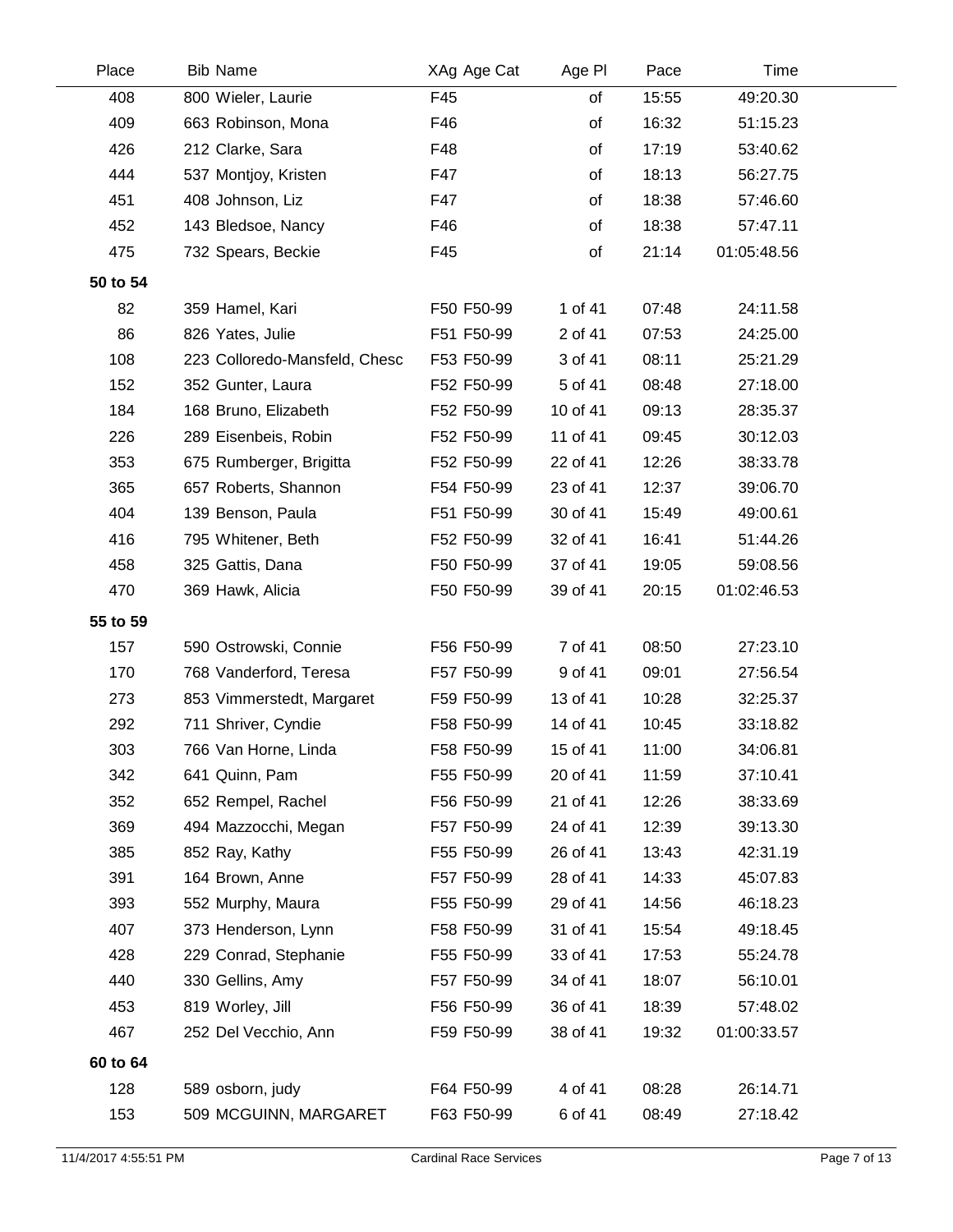| Place    | <b>Bib Name</b>        | XAg Age Cat | Age PI     | Pace  | Time        |  |
|----------|------------------------|-------------|------------|-------|-------------|--|
| 169      | 420 Keating, Elizabeth | F61 F50-99  | 8 of 41    | 09:00 | 27:55.46    |  |
| 240      | 487 Mallory, Mary      | F60 F50-99  | 12 of 41   | 09:58 | 30:52.93    |  |
| 310      | 153 Bradley, Robin     | F60 F50-99  | 16 of 41   | 11:13 | 34:45.05    |  |
| 341      | 738 Sprigg, Patricia   | F64 F50-99  | 19 of 41   | 11:59 | 37:08.97    |  |
| 373      | 786 Webb, Kristi       | F61 F50-99  | 25 of 41   | 12:54 | 39:58.20    |  |
| 390      | 492 Mayse, Teresa      | F64 F50-99  | 27 of 41   | 14:28 | 44:52.23    |  |
| 472      | 559 Needell, Wanda     | F60 F50-99  | 40 of 41   | 21:04 | 01:05:18.68 |  |
| 65 to 69 |                        |             |            |       |             |  |
| 316      | 193 carson, virginia   | f67 F50-99  | 17 of 41   | 11:18 | 35:03.14    |  |
| 441      | 771 Vrana, Anahid      | F66 F50-99  | 35 of 41   | 18:08 | 56:12.34    |  |
| 70 to 74 |                        |             |            |       |             |  |
| 327      | 597 Page, Barbara      | F72 F50-99  | 18 of 41   | 11:28 | 35:32.23    |  |
| 476      | 458 Laws, Norma Jean   | F73 F50-99  | 41 of 41   | 21:14 | 01:05:49.90 |  |
| Μ        |                        |             |            |       |             |  |
|          |                        |             |            |       |             |  |
| 5 to 9   |                        |             |            |       |             |  |
| 85       | 673 Ruff, Jackson      | M9 M1-13    | $2$ of $8$ | 07:52 | 24:21.74    |  |
| 254      | 508 McGowan, Michael   | M6 M1-13    | 6 of 8     | 10:08 | 31:23.65    |  |
| 10 to 14 |                        |             |            |       |             |  |
| 19       | 288 Ehlers, Thomas     | M14         | of         | 06:44 | 20:51.50    |  |
| 68       | 798 Wieler, Jack       | M13 M1-13   | $1$ of $8$ | 07:36 | 23:33.91    |  |
| 194      | 284 Ehlers, Andrew     | M12 M1-13   | 3 of 8     | 09:19 | 28:51.67    |  |
| 202      | 453 Lapp, Carter       | M13 M1-13   | 4 of 8     | 09:24 | 29:09.44    |  |
| 222      | 684 Sanford, Oliver    | M13 M1-13   | 5 of 8     | 09:44 | 30:09.12    |  |
| 309      | 778 Walters, Luke      | M12 M1-13   | 7 of 8     | 11:11 | 34:40.34    |  |
| 344      | 210 Clarke, Eli        | M14         | of         | 12:05 | 37:28.87    |  |
| 375      | 154 Bradley-Bull, Niko | M12 M1-13   | 8 of 8     | 12:58 | 40:12.93    |  |
| 15 to 19 |                        |             |            |       |             |  |
| 1        | 401 Ives, Lawton       | M18         | of         | 05:21 | 16:35.94    |  |
| 5        | 178 Butler, Yuuki      | M19         | of         | 06:22 | 19:45.05    |  |
| $\,6$    | 350 Guerrera, Matthew  | M19         | of         | 06:23 | 19:46.40    |  |
| 12       | 459 Leland, Jack       | M19         | of         | 06:34 | 20:22.82    |  |
| 13       | 264 Douglas, Garrett   | M18         | of         | 06:36 | 20:28.38    |  |
| 29       | 425 Kennedy, Joshua    | M18         | of         | 07:01 | 21:44.39    |  |
| 34       | 227 Conley, Andrew     | M19         | of         | 07:04 | 21:53.79    |  |
| 38       | 610 Patel, Shivam      | M18         | of         | 07:08 | 22:08.25    |  |
| 45       | 650 Reinecke, Samuel   | M19         | of         | 07:20 | 22:44.60    |  |
| 46       | 536 Montjoy, Jake      | M15         | of         | 07:20 | 22:45.09    |  |
| 47       | 409 Johnson, Mac       | M16         | of         | 07:21 | 22:46.33    |  |
| 49       | 362 Hannum, Joey       | M18         | of         | 07:24 | 22:56.23    |  |
|          |                        |             |            |       |             |  |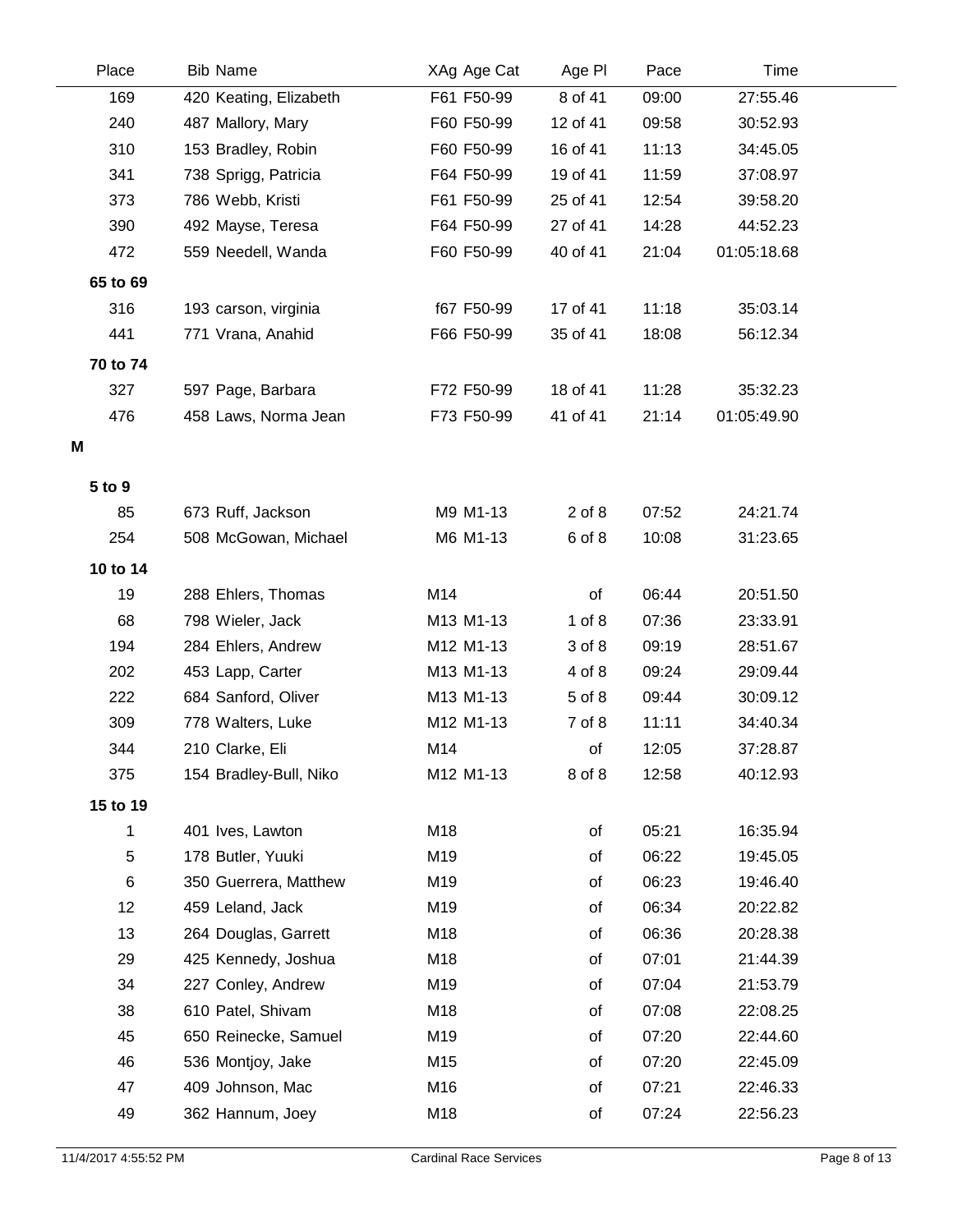| Place                | <b>Bib Name</b>          | XAg Age Cat                   | Age PI | Pace  | Time     |              |
|----------------------|--------------------------|-------------------------------|--------|-------|----------|--------------|
| 51                   | 765 Tu, Raymond          | M18                           | of     | 07:25 | 22:58.20 |              |
| 52                   | 616 Pham, Loi            | M19                           | of     | 07:25 | 22:58.48 |              |
| 53                   | 770 Vitt, Dylan          | M18                           | of     | 07:25 | 22:58.96 |              |
| 54                   | 790 West, Addison        | M19                           | of     | 07:25 | 22:59.41 |              |
| 62                   | 861 Meydan, Yoli         | M18                           | of     | 07:31 | 23:19.07 |              |
| 64                   | 422 Keith, Matthew       | M18                           | of     | 07:32 | 23:19.91 |              |
| 70                   | 498 McCracken, Levi      | M19                           | of     | 07:37 | 23:36.13 |              |
| 73                   | 138 Benson, John         | M17                           | of     | 07:41 | 23:47.97 |              |
| 75                   | 198 Chen, Donny          | M17                           | of     | 07:43 | 23:53.89 |              |
| 90                   | 661 Robinson, Alexander  | M16                           | of     | 07:57 | 24:37.18 |              |
| 117                  | 823 Yang, Alex           | M19                           | of     | 08:16 | 25:38.33 |              |
| 120                  | 528 Miller, Ralph        | M19                           | of     | 08:20 | 25:50.95 |              |
| 127                  | 151 Bradey, Patrick      | M18                           | of     | 08:28 | 26:14.22 |              |
| 133                  | 840 Sweeney, Tate        | M18                           | of     | 08:32 | 26:27.63 |              |
| 134                  | 247 Day, Liam            | M19                           | of     | 08:34 | 26:33.17 |              |
| 148                  | 630 Price, Wesley        | M19                           | of     | 08:46 | 27:11.69 |              |
| 151                  | 166 Browning, Mac        | M18                           | of     | 08:48 | 27:15.50 |              |
| 177                  | 825 Yang, John           | M19                           | of     | 09:05 | 28:09.76 |              |
| 178                  | 609 Patel, Rahi          | M18                           | of     | 09:06 | 28:14.12 |              |
| 179                  | 540 Morgan, Thomas       | M15                           | of     | 09:07 | 28:15.81 |              |
| 200                  | 870 White, Sam           | M19                           | of     | 09:24 | 29:07.89 |              |
| 207                  | 286 Ehlers, Coles        | M17                           | of     | 09:32 | 29:32.61 |              |
| 227                  | 407 Johnson, Bryan       | M19                           | of     | 09:45 | 30:12.86 |              |
| 236                  | 875 Pait, Nathan         | M18                           | of     | 09:55 | 30:45.05 |              |
| 301                  | 149 Boyd, Jake           | M18                           | of     | 10:57 | 33:56.63 |              |
| 387                  | 867 Omesi, Samuel        | M18                           | of     | 13:56 | 43:10.46 |              |
| 395                  | 705 Sergeyev, Andrei     | M19                           | of     | 14:57 | 46:19.25 |              |
| 424                  | 615 Perrin, Jack         | M19                           | of     | 17:08 | 53:06.55 |              |
| 431                  | 253 Del Vecchio, Bradley | M19                           | of     | 17:56 | 55:35.72 |              |
| 433                  | 342 Graham, Caleb        | M19                           | of     | 18:05 | 56:03.02 |              |
| 20 to 24             |                          |                               |        |       |          |              |
| $\overline{2}$       | 669 Royer, Eric          | M23                           | of     | 05:31 | 17:05.55 |              |
| 3                    | 608 Parker, Will J       | M23                           | of     | 06:02 | 18:40.89 |              |
| 10                   | 360 Hamilton, Jakob      | M21                           | of     | 06:33 | 20:17.15 |              |
| 11                   | 312 Fordham, Matthew     | M23                           | of     | 06:33 | 20:17.19 |              |
| 14                   | 107 Alpern, Austin       | M21                           | of     | 06:41 | 20:42.08 |              |
| 15                   | 108 Alpern, Evan         | M21                           | of     | 06:41 | 20:43.41 |              |
| 16                   | 514 McKenzie, Nick       | M20                           | of     | 06:42 | 20:45.78 |              |
| 20                   | 555 Nail, Joe            | M21                           | of     | 06:45 | 20:56.08 |              |
| 21                   | 397 Hwang, Joseph        | M22                           | of     | 06:45 | 20:56.71 |              |
| 23                   | 197 Chasteen, Jordan     | M22                           | of     | 06:49 | 21:08.90 |              |
| 11/4/2017 4:55:52 PM |                          | <b>Cardinal Race Services</b> |        |       |          | Page 9 of 13 |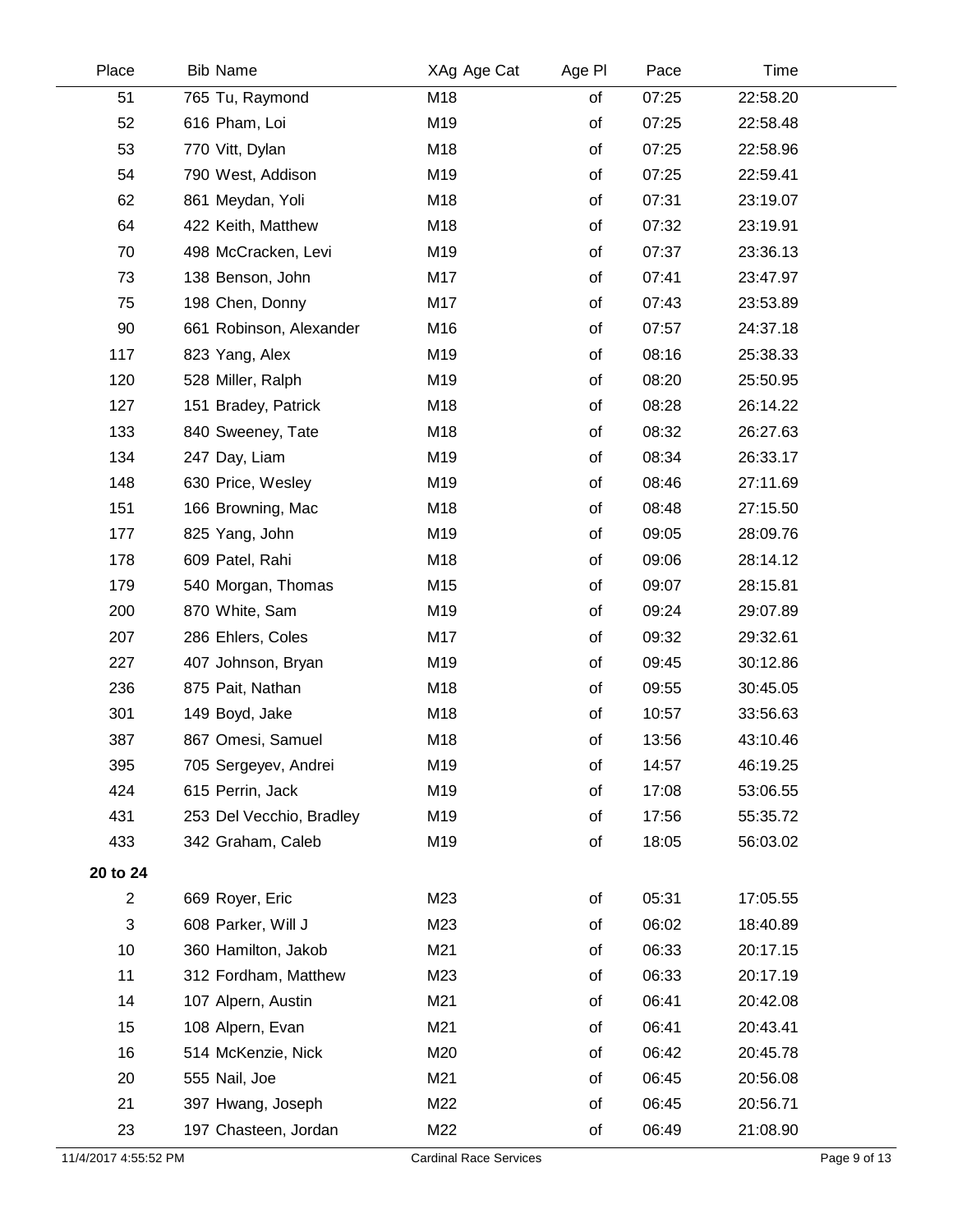| Place | <b>Bib Name</b>          | XAg Age Cat | Age PI | Pace  | Time     |  |
|-------|--------------------------|-------------|--------|-------|----------|--|
| 24    | 649 Reid, Elliot         | M22         | of     | 06:53 | 21:20.75 |  |
| 25    | 702 Schwochert, Timothy  | M24         | of     | 06:53 | 21:20.84 |  |
| 28    | 622 Pinosky, Seth        | M21         | of     | 06:59 | 21:38.78 |  |
| 31    | 349 Griffin, Ben         | M21         | of     | 07:02 | 21:48.67 |  |
| 32    | 872 Taylor, Matthew      | M24         | of     | 07:03 | 21:50.46 |  |
| 33    | 390 Hughes, Devon        | M20         | of     | 07:03 | 21:52.79 |  |
| 43    | 744 Stewart, Ian         | M23         | of     | 07:17 | 22:34.39 |  |
| 44    | 824 Yang, Anthony        | M21         | of     | 07:17 | 22:36.01 |  |
| 56    | 324 Gatewood, D'Angelo   | M21         | of     | 07:26 | 23:01.12 |  |
| 58    | 125 Barkes, Jared        | M21         | of     | 07:27 | 23:07.14 |  |
| 60    | 109 Alvarez, Jonathan    | M21         | of     | 07:28 | 23:09.97 |  |
| 66    | 276 Dunn, Brian          | M23         | of     | 07:36 | 23:32.37 |  |
| 69    | 464 Levin, Louis         | M23         | of     | 07:37 | 23:35.73 |  |
| 81    | 230 Cooke, Spencer       | M20         | of     | 07:48 | 24:09.99 |  |
| 91    | 304 Finazzo, Jeremy      | M21         | of     | 07:58 | 24:40.37 |  |
| 96    | 162 Broadhurst, Travis   | M22         | of     | 08:04 | 24:59.78 |  |
| 100   | 221 Cole, Nathan         | M23         | of     | 08:07 | 25:10.36 |  |
| 101   | 854 Hall, Riley          | M21         | of     | 08:08 | 25:11.76 |  |
| 102   | 430 Kim, Shawn           | M24         | of     | 08:08 | 25:12.49 |  |
| 111   | 387 Huang, Kevin         | M22         | of     | 08:13 | 25:29.49 |  |
| 119   | 121 Bafia, Nicholas      | M20         | of     | 08:19 | 25:48.28 |  |
| 137   | 836 Lovett, Dean         | M22         | of     | 08:35 | 26:36.11 |  |
| 143   | 699 Schwartz, Joey       | M24         | of     | 08:40 | 26:52.71 |  |
| 161   | 706 Shah, Rohun          | M20         | of     | 08:56 | 27:40.31 |  |
| 174   | 391 Humphrey, JD         | M20         | of     | 09:03 | 28:04.14 |  |
| 176   | 225 Colucci, Brennan     | M20         | of     | 09:05 | 28:08.69 |  |
| 186   | 604 Park, Jun            | M24         | οf     | 09:14 | 28:38.29 |  |
| 195   | 367 Harris, Nathaniel    | M21         | of     | 09:19 | 28:53.78 |  |
| 205   | 535 Mondestin, Jefferson | M21         | of     | 09:30 | 29:27.56 |  |
| 234   | 132 Barton, Jake         | M21         | of     | 09:55 | 30:44.86 |  |
| 235   | 233 corder, jarrett      | M21         | of     | 09:55 | 30:45.00 |  |
| 244   | 170 Bunker, JD           | M24         | of     | 10:02 | 31:06.86 |  |
| 245   | 396 Hutchings, Khari     | M20         | of     | 10:03 | 31:09.58 |  |
| 248   | 716 Sistachs, Ben        | M21         | of     | 10:04 | 31:11.46 |  |
| 260   | 405 Jens, Erik           | M21         | of     | 10:12 | 31:38.04 |  |
| 313   | 876 Metcalf, Will        | M20         | of     | 11:13 | 34:46.26 |  |
| 371   | 302 Fernandez, Josh      | M23         | of     | 12:49 | 39:44.69 |  |
| 372   | 690 Schasel, Matthew     | M20         | of     | 12:53 | 39:56.80 |  |
| 386   | 860 Sexton, Eric         | M20         | of     | 13:56 | 43:10.28 |  |
| 396   | 446 Kunath, Michael      | M24         | of     | 15:00 | 46:30.25 |  |
| 421   | 866 Byrne, Nicholas      | M21         | of     | 17:06 | 53:00.34 |  |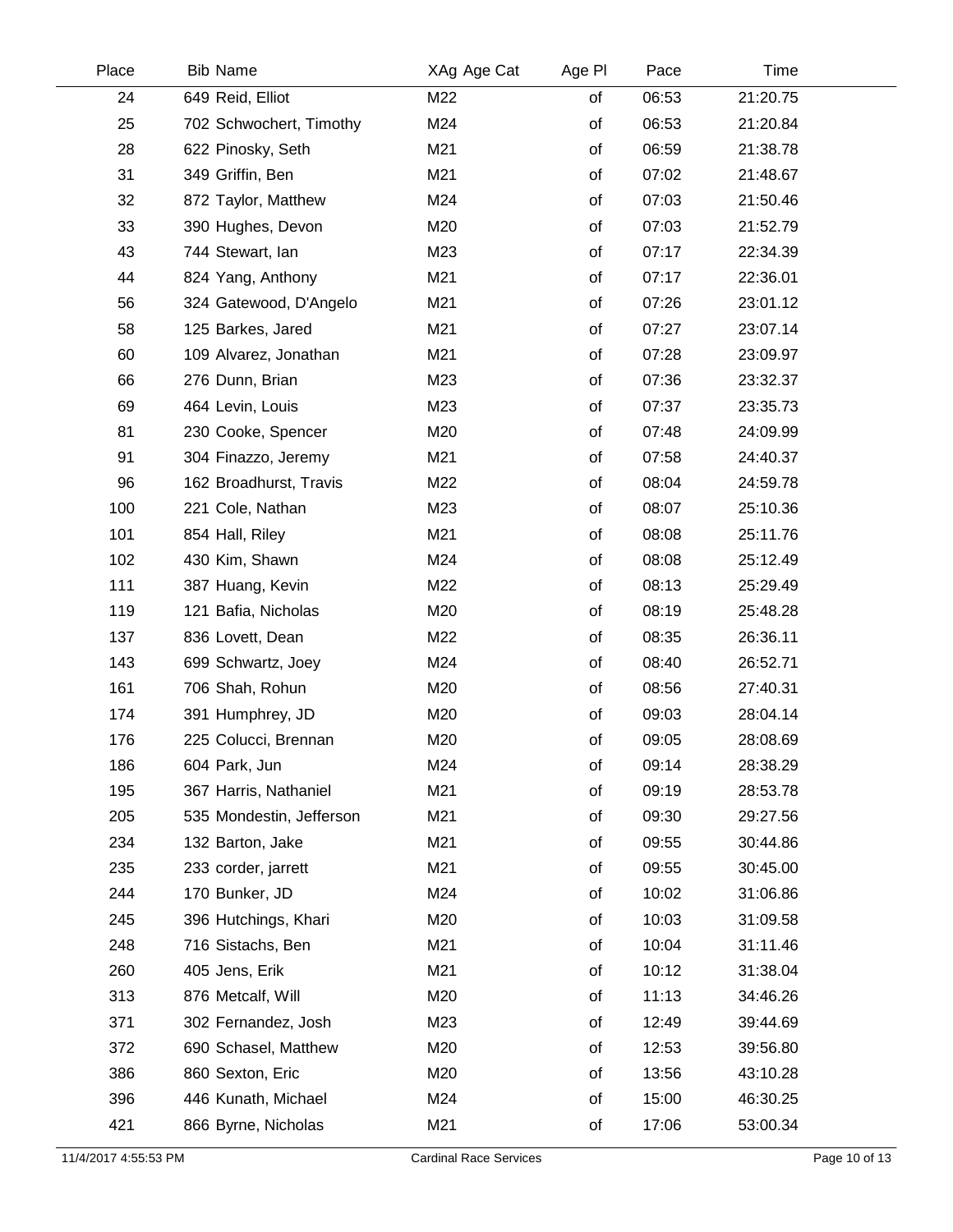| Place            | <b>Bib Name</b>         | XAg Age Cat | Age PI | Pace  | Time     |  |
|------------------|-------------------------|-------------|--------|-------|----------|--|
| 439              | 196 Chao, Sam           | M21         | of     | 18:07 | 56:09.70 |  |
| 442              | 877 Baglio, Joe         | M22         | of     | 18:12 | 56:24.81 |  |
| 443              | 220 Cohen, Rodrigo      | M21         | of     | 18:12 | 56:24.94 |  |
| 25 to 29         |                         |             |        |       |          |  |
| $\boldsymbol{7}$ | 873 Zieff, Gabriel      | M27         | of     | 06:24 | 19:51.17 |  |
| 8                | 134 Baxa, Ted           | M28         | of     | 06:25 | 19:53.45 |  |
| 9                | 428 Kiley, Kevin        | M29         | of     | 06:28 | 20:03.59 |  |
| 30               | 243 Davies, Erik        | M27         | of     | 07:01 | 21:45.49 |  |
| 36               | 322 Gaither, Thomas     | M28         | of     | 07:06 | 21:59.51 |  |
| 40               | 515 McLane, Patrick     | M27         | of     | 07:10 | 22:11.92 |  |
| 63               | 490 Marshall, David     | M27         | of     | 07:31 | 23:19.39 |  |
| 67               | 242 dargan, paul        | m27         | of     | 07:36 | 23:33.06 |  |
| 74               | 756 Taggart, Aaron      | M25         | of     | 07:41 | 23:48.49 |  |
| 77               | 718 Smallwood, Parris   | M25         | of     | 07:44 | 23:59.93 |  |
| 124              | 761 Torell, Kent        | M26         | of     | 08:27 | 26:11.41 |  |
| 181              | 516 McLendon, Charles   | M27         | of     | 09:10 | 28:24.60 |  |
| 206              | 521 Medlin, Hogan       | M28         | of     | 09:31 | 29:31.02 |  |
| 296              | 586 Orlandi, Jordan     | M26         | of     | 10:49 | 33:32.70 |  |
| 367              | 479 MacDonald, Derek    | M26         | of     | 12:37 | 39:07.75 |  |
| 30 to 34         |                         |             |        |       |          |  |
| 4                | 484 MacPherson, Taylor  | M30         | of     | 06:06 | 18:56.00 |  |
| 18               | 190 Carson, Andrew      | M30         | of     | 06:43 | 20:50.71 |  |
| 39               | 868 Davis, Eric         | M30         | of     | 07:09 | 22:09.21 |  |
| 48               | 859 Tarrant, Mike       | M32         | of     | 07:23 | 22:53.61 |  |
| 83               | 831 Zimmerman, Paul     | M32         | of     | 07:51 | 24:18.87 |  |
| 103              | 740 Stanford, Billy     | M30         | of     | 08:09 | 25:15.24 |  |
| 196              | 511 McHale, Aaron James | M32         | of     | 09:20 | 28:57.23 |  |
| 232              | 112 Andrews, Andy       | M33         | of     | 09:51 | 30:31.22 |  |
| 35 to 39         |                         |             |        |       |          |  |
| 99               | 843 Curlin, Farr        | M38         | of     | 08:06 | 25:07.57 |  |
| 185              | 547 Murchison, Bronnie  | M36         | of     | 09:14 | 28:36.26 |  |
| 191              | 282 Eaves, Ryan         | M36         | of     | 09:17 | 28:45.55 |  |
| 253              | 507 McGowan, Brad       | M39         | of     | 10:07 | 31:23.14 |  |
| 256              | 434 Kintner, Robert     | M37         | of     | 10:09 | 31:27.14 |  |
| 399              | 874 Lloyd, Will         | M38         | of     | 15:07 | 46:53.21 |  |
| 40 to 44         |                         |             |        |       |          |  |
| 41               | 926 Odgers, Jon         | M43         | of     | 07:12 | 22:18.79 |  |
| 165              | 348 Greer, David        | M40         | of     | 08:58 | 27:49.10 |  |
| 217              | 378 Hill, James         | M43         | of     | 09:40 | 29:59.22 |  |
| 361              | 820 Wortham, Marshall   | M43         | of     | 12:34 | 38:57.83 |  |
|                  |                         |             |        |       |          |  |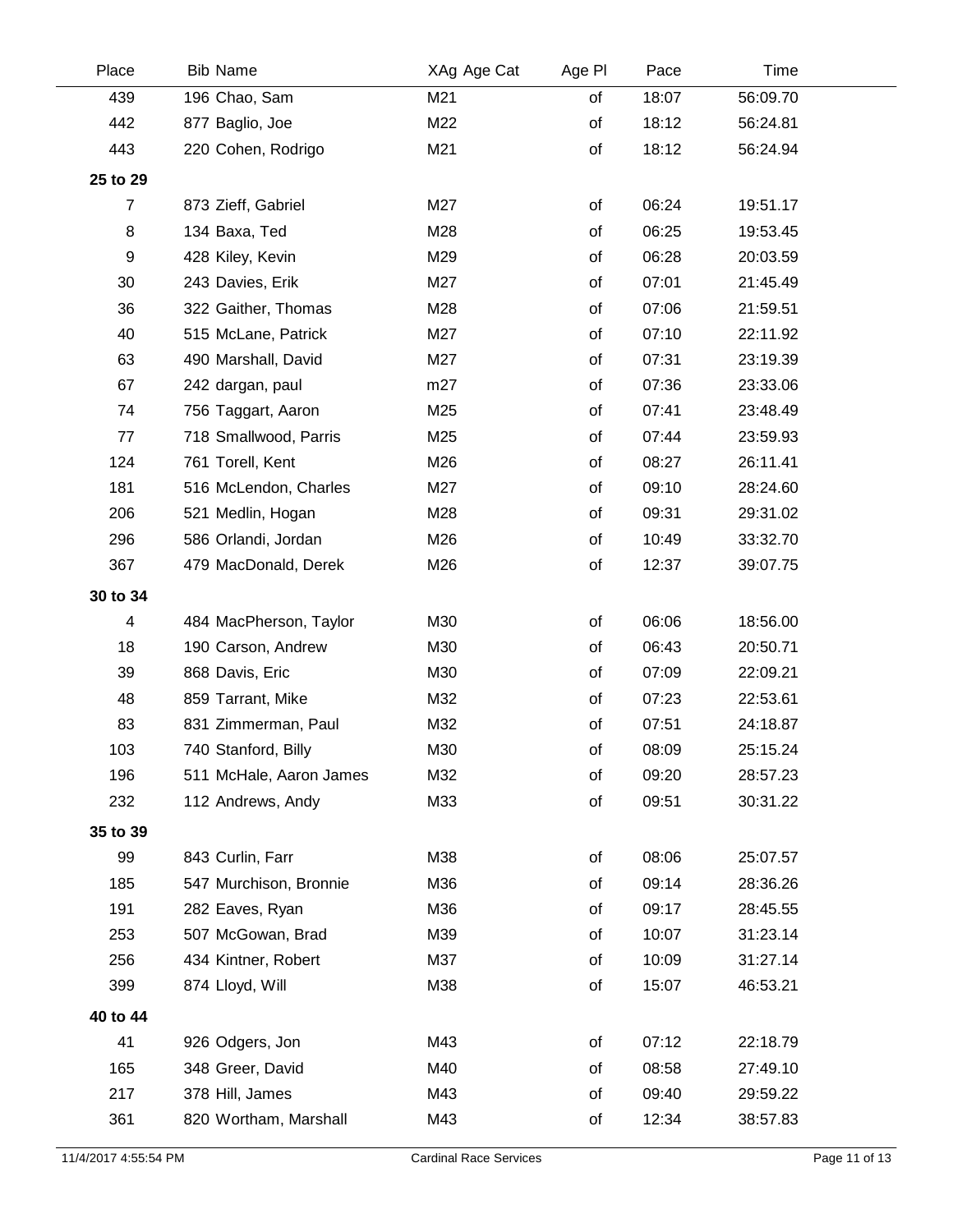| Place    | <b>Bib Name</b>              | XAg Age Cat | Age PI   | Pace  | Time     |  |
|----------|------------------------------|-------------|----------|-------|----------|--|
| 427      | 500 McCuiston, Ty            | M44         | of       | 17:52 | 55:23.50 |  |
| 437      | 206 Clark, Mike              | M40         | of       | 18:06 | 56:08.00 |  |
| 455      | 668 Rosen, David             | M43         | of       | 18:40 | 57:50.87 |  |
| 45 to 49 |                              |             |          |       |          |  |
| 22       | 285 Ehlers, Benjamin         | M47         | of       | 06:46 | 20:59.69 |  |
| 55       | 311 Follet, Robin            | M46         | of       | 07:25 | 22:59.91 |  |
| 65       | 518 McLeod, John             | M45         | of       | 07:35 | 23:29.17 |  |
| 76       | 133 Batchelder, Bret         | M48         | of       | 07:44 | 23:59.19 |  |
| 198      | 582 Orbock, Eric             | M48         | of       | 09:23 | 29:06.64 |  |
| 201      | 454 Lapp, David              | M46         | of       | 09:24 | 29:09.32 |  |
| 210      | 538 Morgan, Brandon          | M48         | of       | 09:35 | 29:43.63 |  |
| 225      | 683 Sanford, Bill            | M45         | of       | 09:44 | 30:11.07 |  |
| 231      | 735 Spears, Will             | M47         | of       | 09:48 | 30:24.16 |  |
| 324      | 842 Usinger, Emil            | M49         | of       | 11:23 | 35:17.74 |  |
| 338      | 452 lanter, jeff             | M48         | of       | 11:48 | 36:34.24 |  |
| 454      | 155 Bradley-Bull, Steve      | M49         | of       | 18:40 | 57:50.74 |  |
| 50 to 54 |                              |             |          |       |          |  |
| 26       | 667 Roethling, Peter         | M51 M50-99  | 1 of 47  | 06:55 | 21:25.56 |  |
| 42       | 847 Wampole, Mark            | M50 M50-99  | 2 of 47  | 07:12 | 22:20.44 |  |
| 97       | 857 Colloredo Mansfeld, Rudi | M52 M50-99  | 5 of 47  | 08:05 | 25:04.91 |  |
| 106      | 140 Benson, Scott            | M51 M50-99  | 7 of 47  | 08:10 | 25:20.16 |  |
| 131      | 137 Bellman, Jon             | M54 M50-99  | 12 of 47 | 08:29 | 26:19.18 |  |
| 132      | 849 Haile, Matt              | M50 M50-99  | 13 of 47 | 08:30 | 26:21.85 |  |
| 160      | 664 Robinson, Nick           | M53 M50-99  | 17 of 47 | 08:54 | 27:35.15 |  |
| 219      | 694 Schlachter, Gary         | M51 M50-99  | 19 of 47 | 09:42 | 30:02.74 |  |
| 220      | 462 Lempp, John              | M52 M50-99  | 20 of 47 | 09:43 | 30:06.20 |  |
| 270      | 315 Frantz, Byron            | M50 M50-99  | 22 of 47 | 10:23 | 32:12.32 |  |
| 272      | 787 Weber, John              | M50 M50-99  | 23 of 47 | 10:24 | 32:15.85 |  |
| 325      | 291 Eltschlager, John        | M53 M50-99  | 26 of 47 | 11:25 | 35:24.74 |  |
| 359      | 796 Whitener, Rick           | M54 M50-99  | 32 of 47 | 12:33 | 38:54.15 |  |
| 384      | 710 Shriver, Chris           | M51 M50-99  | 38 of 47 | 13:39 | 42:19.78 |  |
| 406      | 799 Wieler, John             | M51 M50-99  | 39 of 47 | 15:54 | 49:17.41 |  |
| 55 to 59 |                              |             |          |       |          |  |
| 107      | 839 Smith, Peter             | M55 M50-99  | 8 of 47  | 08:11 | 25:20.69 |  |
| 116      | 591 Ostrowski, Fred          | M59 M50-99  | 9 of 47  | 08:16 | 25:38.15 |  |
| 130      | 466 Lindsey, Marty           | M55 M50-99  | 11 of 47 | 08:29 | 26:17.50 |  |
| 159      | 493 Mazzocchi, Jay           | M58 M50-99  | 16 of 47 | 08:54 | 27:35.15 |  |
| 168      | 546 Mullis, Randy            | M57 M50-99  | 18 of 47 | 09:00 | 27:54.64 |  |
| 360      | 658 Roberts, Tony            | M55 M50-99  | 33 of 47 | 12:34 | 38:57.29 |  |
| 456      | 465 Levin, Robert            | M56 M50-99  | 41 of 47 | 18:46 | 58:11.18 |  |